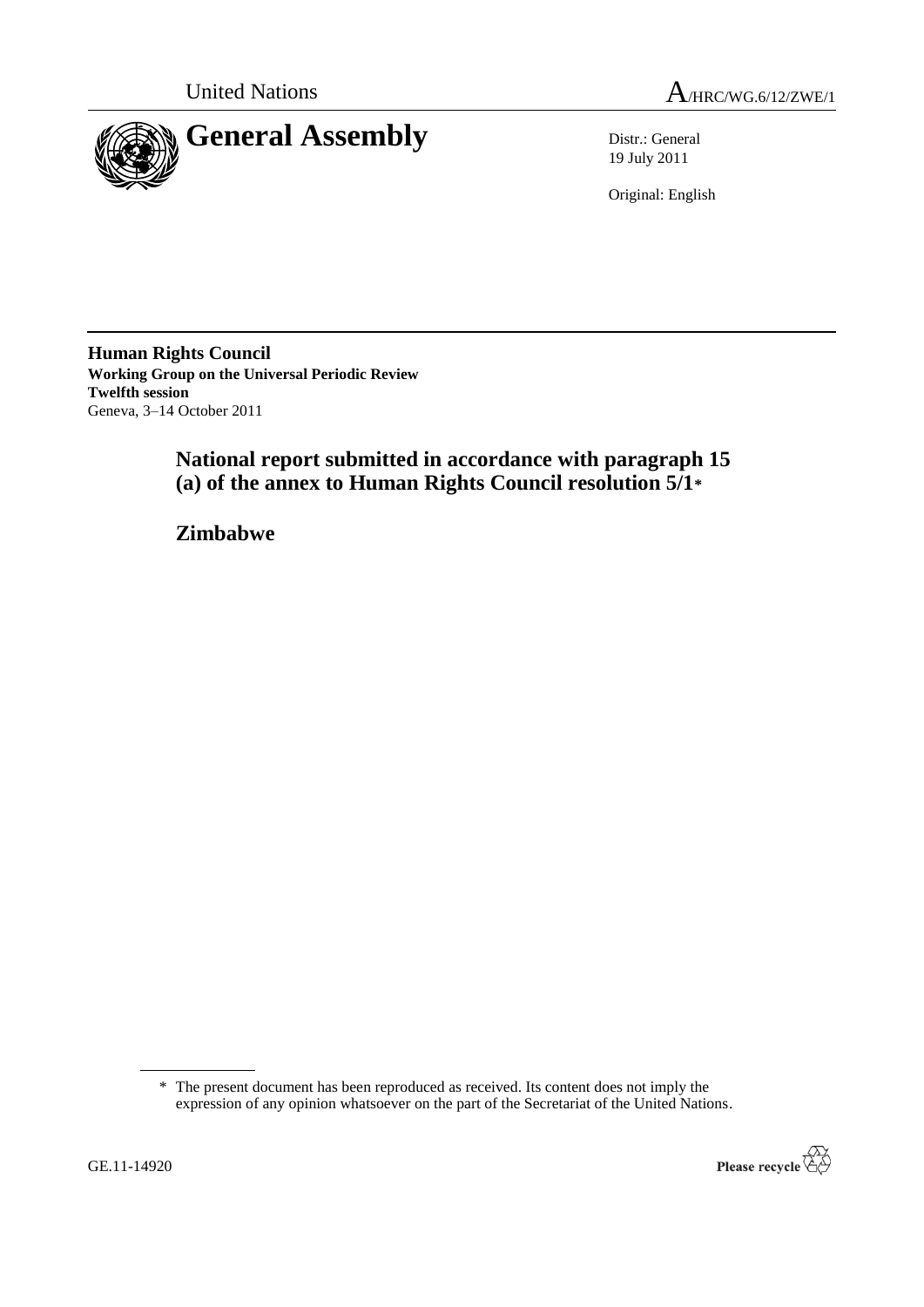# Contents

|       |                                                                                    | Paragraphs     | Page           |
|-------|------------------------------------------------------------------------------------|----------------|----------------|
|       |                                                                                    | 1              | 3              |
| I.    |                                                                                    | $\overline{c}$ | 3              |
| П.    |                                                                                    | $3 - 10$       | 3              |
| Ш.    |                                                                                    | $11 - 19$      | $\overline{4}$ |
| IV.   |                                                                                    | $20 - 22$      | 6              |
| V.    |                                                                                    | $23 - 34$      | $\tau$         |
| VI.   |                                                                                    | $35 - 45$      | 8              |
| VII.  |                                                                                    | $46 - 74$      | 10             |
| VIII. |                                                                                    | $75 - 118$     | 13             |
| IX.   |                                                                                    | 119-128        | 16             |
| X.    | Expectations in terms of technical assistance and capacity-building in the area of | 129            | 17             |
| XI.   |                                                                                    | $130 - 132$    | 17             |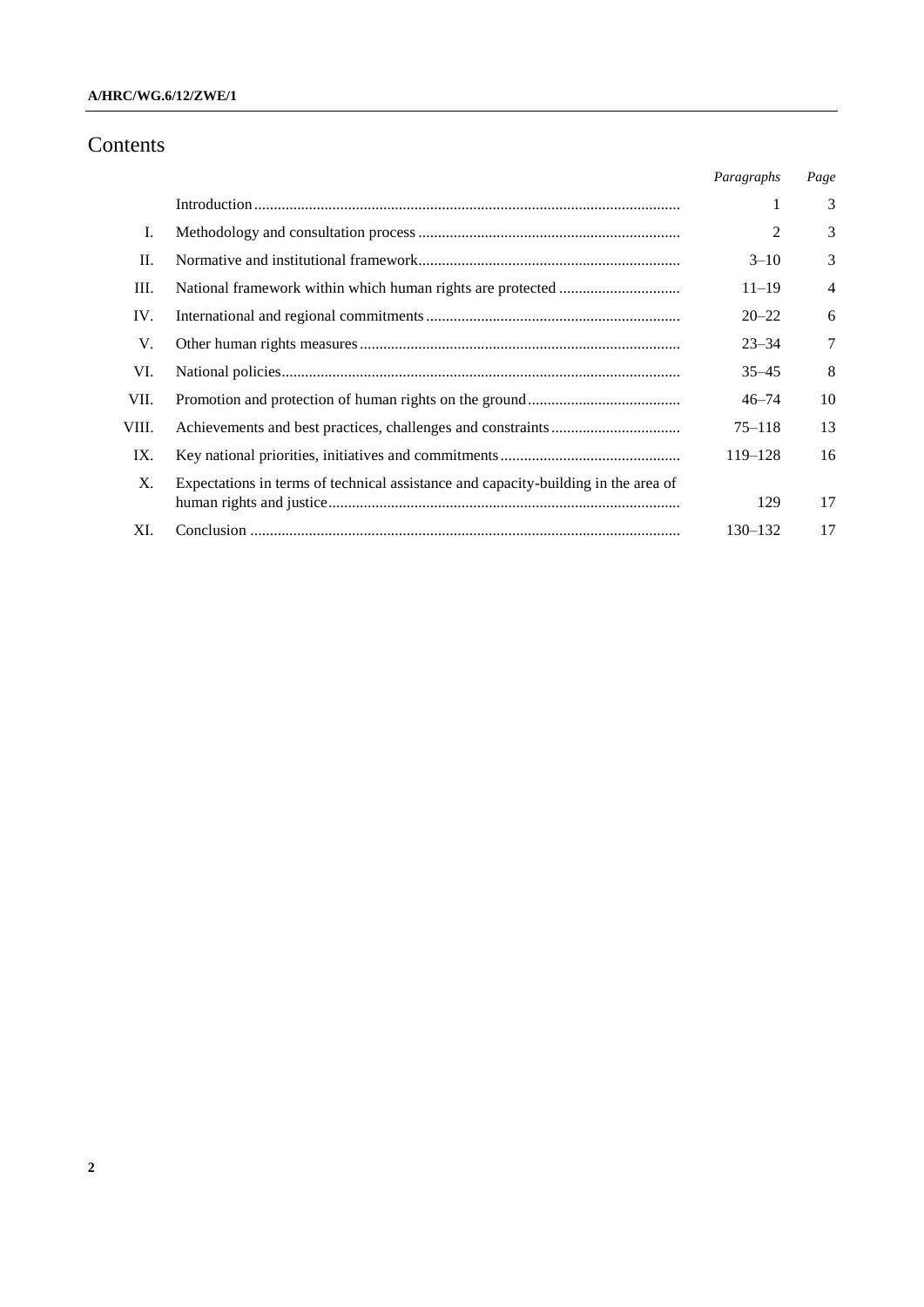# **Introduction**

1. Zimbabwe's independence in 1980 was born out of a protracted armed struggle for democracy, justice, political freedom and the right to self determination. In this regard, the country is desirous of promoting and upholding human rights for all. Despite the illegal sanctions induced challenges which the country is going through currently, Government remains committed to the advancement of these rights.

# **I. Methodology and consultation process**

2. The methodology used in compiling this Report is a combination of field, desk, group discussions, research and stakeholders' consultations through a series of workshops and other forms of communication. The Inter-Ministerial Drafting Committee for the UPR coordinated by the Ministry of Justice and Legal Affairs first developed a framework for the compilation of the Report**.** Pursuant to this, consultative meetings and workshops were held with relevant Ministries and Civil Society Organisations in line with the UN Human Rights Council guidelines adopted at its  $6<sup>th</sup>$  session in September 2007. UN agencies provided technical assistance, training, funding and information sharing in accordance with UPR guidelines on the drafting of national reports. Stakeholders were also consulted through electronic and print media. A national consultative workshop involving all stakeholders was then held to complement and validate the Report.

# **II. Normative and institutional framework**

## **A. Geography**

3. Zimbabwe is a landlocked country located in the Southern part of Africa. The land area is 390 757 square kilometres, 85% of which is agricultural land. The rest of the land consists of national parks, State forest and urban land. The country is divided into 10 administrative provinces.

4. The country's estimated population is 12.2 million (2008) of whom 70% live in rural areas. The annual average inter-censual population growth rate was 1.1% (1997 to 2002).

5. Zimbabwe is a multi-cultural country, with the majority of the population comprising black indigenous people. The official languages are English, Shona and Ndebele. Other languages spoken in Zimbabwe include Tonga, Nambyia, Venda, Chewa, Shangani and Kalanga.

## **B. Political system**

6. Zimbabwe is a constitutional democracy and there are 23 political parties. It gained independence from Britain on 18 April 1980 and has conducted elections using the First-Past-the-Post electoral model and absolute majority (50% + 1 vote) in case of a Presidential poll. The following provides an election timeline since 1980:

- 1985 Parliamentary election;
- 1990 Presidential and Parliamentary elections;
- 1995 Parliamentary election;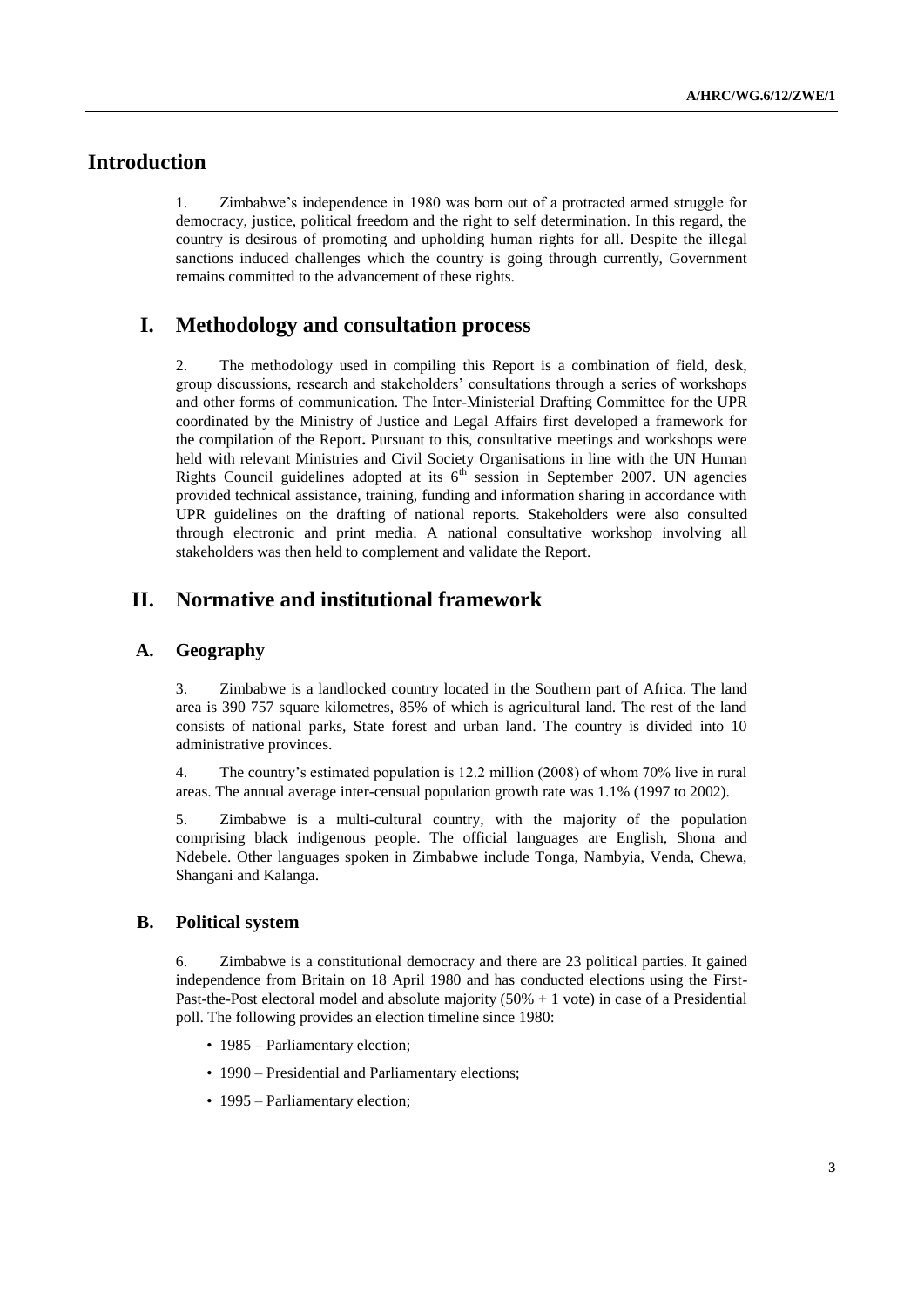- 1996 Presidential election;
- 2000 Constitutional Referendum;
- 2000 Parliamentary election;
- 2002 Presidential election;
- 2005 Parliamentary and Senatorial elections and
- 2008 Presidential, Parliamentary and Local Government elections.
- 7. Local Government elections have been held at regular intervals since 1980.

8. There are three arms of the State, the Executive, the Legislature and the Judiciary, which are independent of each other in line with the doctrine of separation of powers as enshrined in the Constitution. The President is the Head of State and Government. Constitutional Amendment No.19 of 2009 created the post of the Prime Minister who chairs the Council of Ministers.

9. The country has a bicameral Parliamentary system consisting of the House of Assembly and Senate. The House of Assembly consists of 214 Members of Parliament of whom 210 are Constituency representatives whilst the other 4 are non-constituency members. The Senate consists of 99 members of whom 60 are Constituency representatives, 10 Provincial Governors, 18 Chiefs and 11 non-constituency members.

## **C. Legal system**

10. Zimbabwe has a dual legal system as provided for by Section 89 of the Constitution which, paraphrased, provides that the law to be applied by the courts shall be African customary law and general law in force in the colony of the Cape of Good Hope on 10 June 1891 as modified by subsequent legislation.

# **III. National framework within which human rights are protected**

## **A. The Constitution**

11. The Constitution is the supreme law of the land. It contains a Declaration of Rights and Fundamental Freedoms. It guarantees the right to life and personal liberty as well as protection from slavery and forced labour, inhuman treatment, deprivation of property, arbitrary search or entry and discrimination on the grounds of race and political affiliation amongst others. It also protects the freedom of conscience, expression, assembly, association and movement. These are not absolute rights as they are subject to limitations to guarantee respect for the rights and freedoms of others and for the public interest.

12. The Constitution is a product of a negotiated 1979 Lancaster House Agreement which has been amended in line with the resultant democratic dispensation.

## **B. Legislation**

13. Legislation has been enacted to give effect to Human Rights Principles. These include: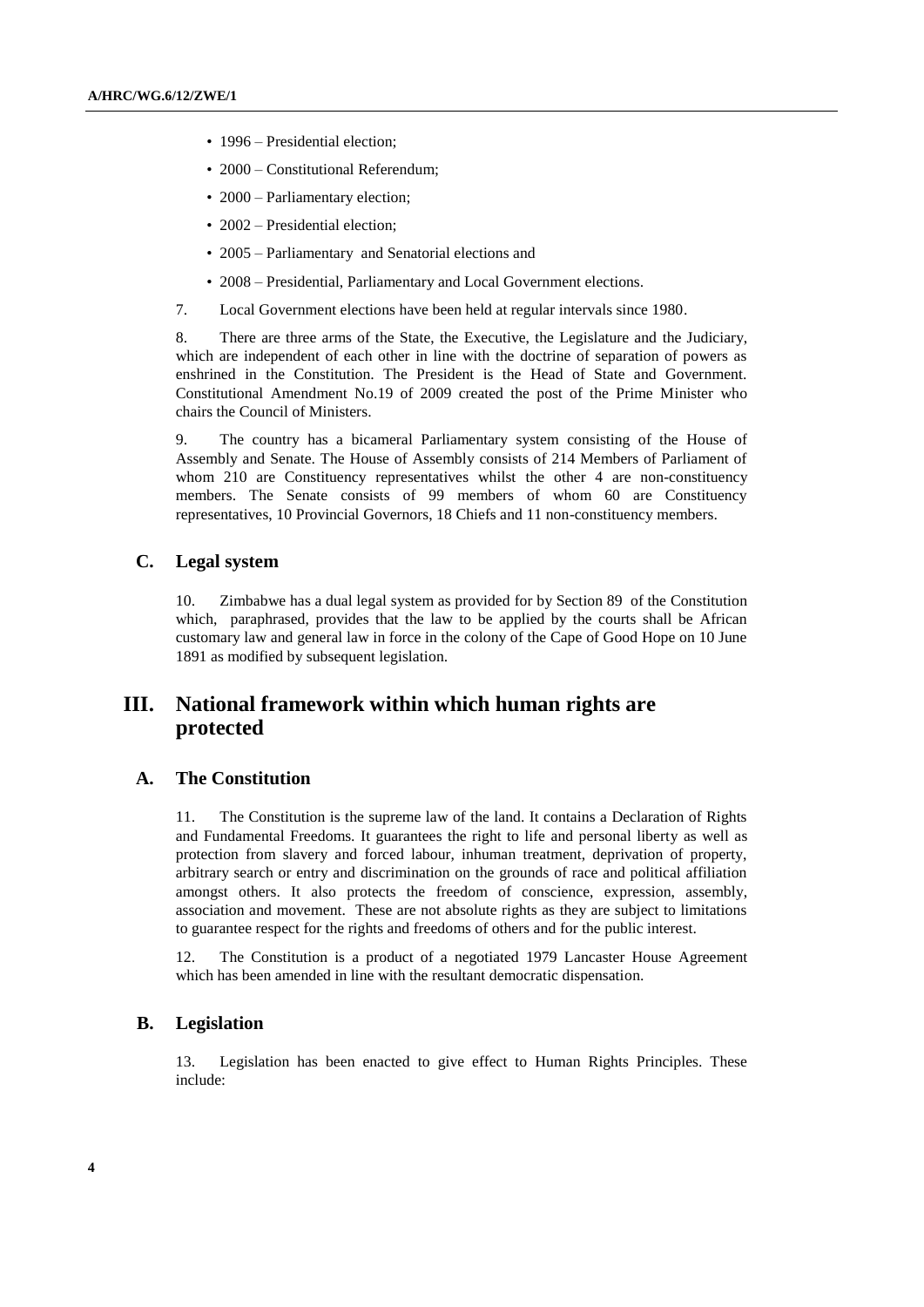- The **Administration of Estates Act [Chapter 6:01]** which provides for the protection of the inheritance rights of men, women and children.
- The **Administrative Justice Act [Chapter 10:28]** which allows aggrieved parties to lodge complaints through the administrative structures.
- The **Children's Act [Chapter 5:06]** which provides for protection, adoption and custody of all children.
- The **Criminal Law (Codification and Reform) Act [Chapter 9:23]** which, inter *alia,* criminalises all forms of sexual abuse perpetrated on any individual.
- The **Criminal Procedure and Evidence Act [Chapter 9:07]** which provides for a victim friendly court to all vulnerable witnesses who are called upon to give evidence in court.
- The **Disabled Persons Act [Chapter 17:01]** which provides for the welfare and rehabilitation of disabled persons.
- The **Domestic Violence Act [Chapter 5:16]** which makes provision for the protection and relief of victims of domestic violence.
- The **Education Act [Chapter 25:04]** which provides for the right to education.
- The **Labour Act [Chapter 28:01]** which defines and protects the fundamental rights of workers.
- The **Legal Age of Majority Act** (now in the **General Laws Amendment [Chapter 8:07]**) which was enacted to rectify the cultural gender imbalances by giving majority status to women.
- The **Maintenance Act [Chapter 5:09]** which provides for the making of orders for maintenance of persons, the enforcement of maintenance orders and matters incidental to or connected with the foregoing.
- The **Matrimonial Causes Act [Chapter 5:13]** which amended laws relating to marriage, judicial separation and nullity of marriages and provides for matters incidental thereto.
- The **Private Voluntary Organisation Act [Chapter 17:05]** which regulates and facilitates the operation of Private Voluntary Organisations (PVOs).
- The **Public Health Act [Chapter 15:09]** which makes provision for public health.

## **C. Remedies**

#### **1. Judiciary**

#### *Enforceability of human rights before the courts*

14. The justice delivery system provides avenues for the enforcement of human rights. It is made up of the Supreme Court, the High Court and such specialised courts as the Administrative Court, the Electoral Court, the Court Martial and the Labour Court. The Supreme Court is the highest Court of the land with jurisdiction over appeals from the High Court and any other Court or Tribunal, as the law may provide. Section 24 of the Constitution empowers the Supreme Court, sitting as the Constitutional Court to hear applications on alleged violations of human rights.

15. Subordinate courts include Magistrates Courts, under which Juvenile and the Small Claims Courts fall and Traditional or local courts which Chiefs and Headmen preside over.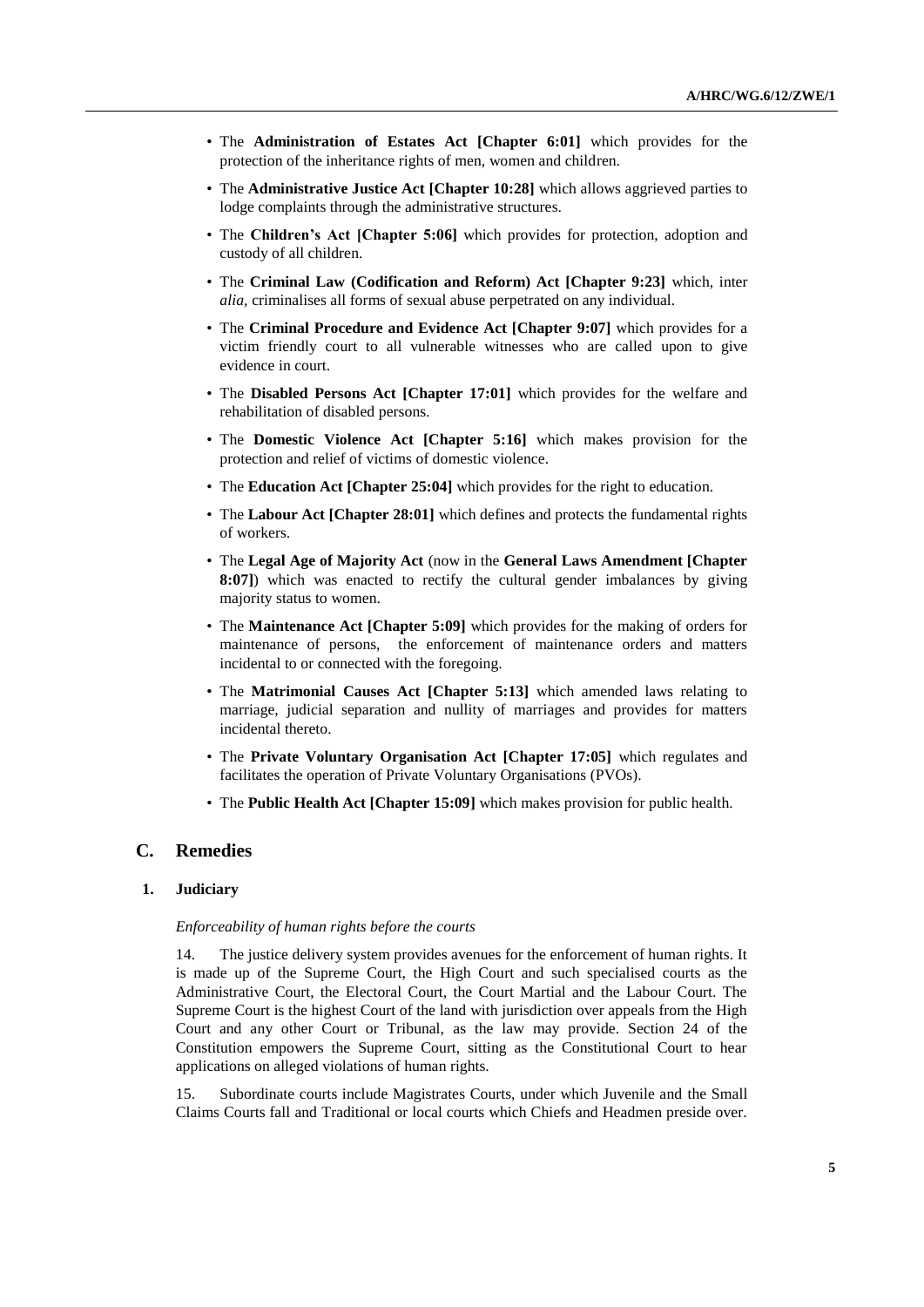Appeals from Local Courts lie with Magistrates Courts, whilst appeals from Headmen's Courts pass through the Chiefs Courts. Magistrates sitting at criminal courts are empowered by law to order the State to investigate allegations raised by accused persons on human rights violations by the police and any other state agents.

16. Section 79B of the Constitution prohibits any person from interfering with members of the judiciary in the exercise of their judicial authority.

### **2. Legislature**

17. Parliament is an independent institution vested with legislative authority to protect and promote human rights. It also scrutinises and monitors protection of human rights through the Thematic Committee on Human Rights. In addition, it enquires into and makes recommendations relating to any legislative programme and policy concerning human rights through Portfolio Committees. The Parliamentary Legal Committee ensures that draft Bills and Statutory Instruments are not *ultra vires* the Constitution.

#### **3. National Human Rights Institutions**

*Institutions mandated with the protection, enforcement and promotion of human rights*

#### Zimbabwe Human Rights Commission

18. In order to enhance the protection and promotion of human rights, Government has, through Constitutional Amendment No.19 of 2009 established the Zimbabwe Human Rights Commission (ZHRC). Its functions are to promote awareness of and respect for human rights and freedoms at all levels of society, recommend to Parliament effective measures to promote human rights and freedoms and investigate the conduct of any authority or person, where it is alleged that any of the rights in the Declaration of Rights has been violated by that authority or person.

### Office of the Public Protector

19. The Public Protector's office was established by Section 107 of the Constitution. The Public Protector is mandated to investigate any action taken by an officer or person in any Ministry or department. The office investigates any persons or authorities established under any Act of Parliament where there are allegations that an individual has suffered injustice arising out of that person or authority's action in circumstances where no remedy is reasonably available in the courts and this increases the people's access to justice.

# **IV. International and regional commitments**

## **A. Human rights instruments**

20. Zimbabwe is party to several human rights instruments which include; the International Covenant on Civil and Political Rights (ICCPR); the International Covenant on Economic, Social and Cultural Rights (IESCR); the Convention on the Elimination of all Forms of Racial Discrimination (CERD); the Convention on the Elimination of all forms of Discrimination Against Women (CEDAW) and the Convention on the Rights of the Child (CRC).

21. Zimbabwe ratified most of the human rights instruments at the regional and subregional levels. These include; the African Charter on Human and Peoples' Rights, the African Charter on the Rights and the Welfare of the Child and the Protocol to the African Charter on Human and Peoples' Rights on the Rights of Women in Africa, the African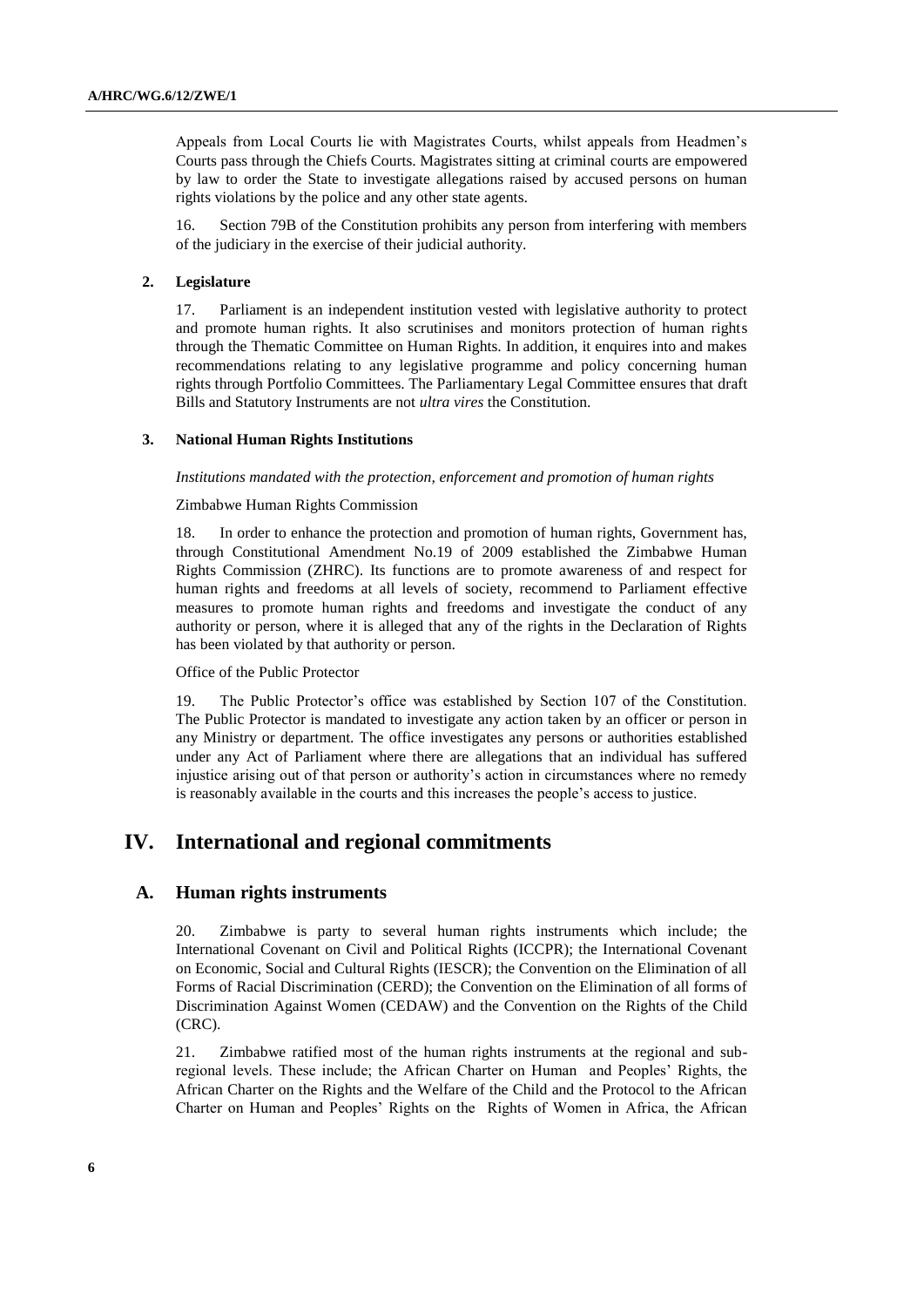Youth Charter, SADC Protocol on Gender and Development and SADC Principles and Guidelines Governing Democratic Elections .

## **B. Status of State Party reporting**

22. Zimbabwe submitted most of its initial reports to the relevant treaty bodies. The periodic reports under the CEDAW are up to date while the reports under the CRC, IESCR and the ICCPR are near completion and will be submitted in the course of 2011 or early 2012. The reports on the African Charter on Human and People's Rights and the African Charter on the Rights and Welfare of the Child are being prepared.

# **V. Other human rights measures**

## **A. Inter-Ministerial Committee**

23. Government established the Inter- Ministerial Committee on Human Rights and International Humanitarian Law (IMC) in 1993 to coordinate the human rights functions of Government Ministries, as well as to prepare State Party Reports. The IMC is hosted and coordinated by the Ministry of Justice and Legal Affairs.

## **B. Gender Equality Mechanisms**

#### **1. National gender machinery**

24. The Ministry responsible for Gender and Women Affairs spearheads gender mainstreaming efforts by all sectors and promotes the advancement of women. Gender Focal Persons have been established in all line Ministries at Director level so that they are able to influence policies. Their overall responsibility is to ensure that gender is mainstreamed in their respective Ministries and Departments.

#### **2. The Women's Parliamentary Caucus**

25. This comprises women parliamentarians and its mandate is to promote the gender agenda in Parliament.

## **C. The Parliamentary Portfolio Committees**

26. These assess progress and monitor activities and implementation of gender, children's welfare, HIV and AIDS and human rights programmes.

## **D. Children's rights mechanisms**

27. Children's Rights cut across a number of sectors such as health, education, social services, as well as the justice delivery system. Government has put in place different Child Rights mechanisms. One such mechanism is the National Programme of Action for Children (NPAC) which encompasses Child Survival, Development, Protection and Security.

28. Child survival and development mechanisms include, among others, Baby Friendly Initiative and Child Friendly Clinics for provision of comprehensive health care in child friendly environments. Child Friendly Schools have been established with emphasis on the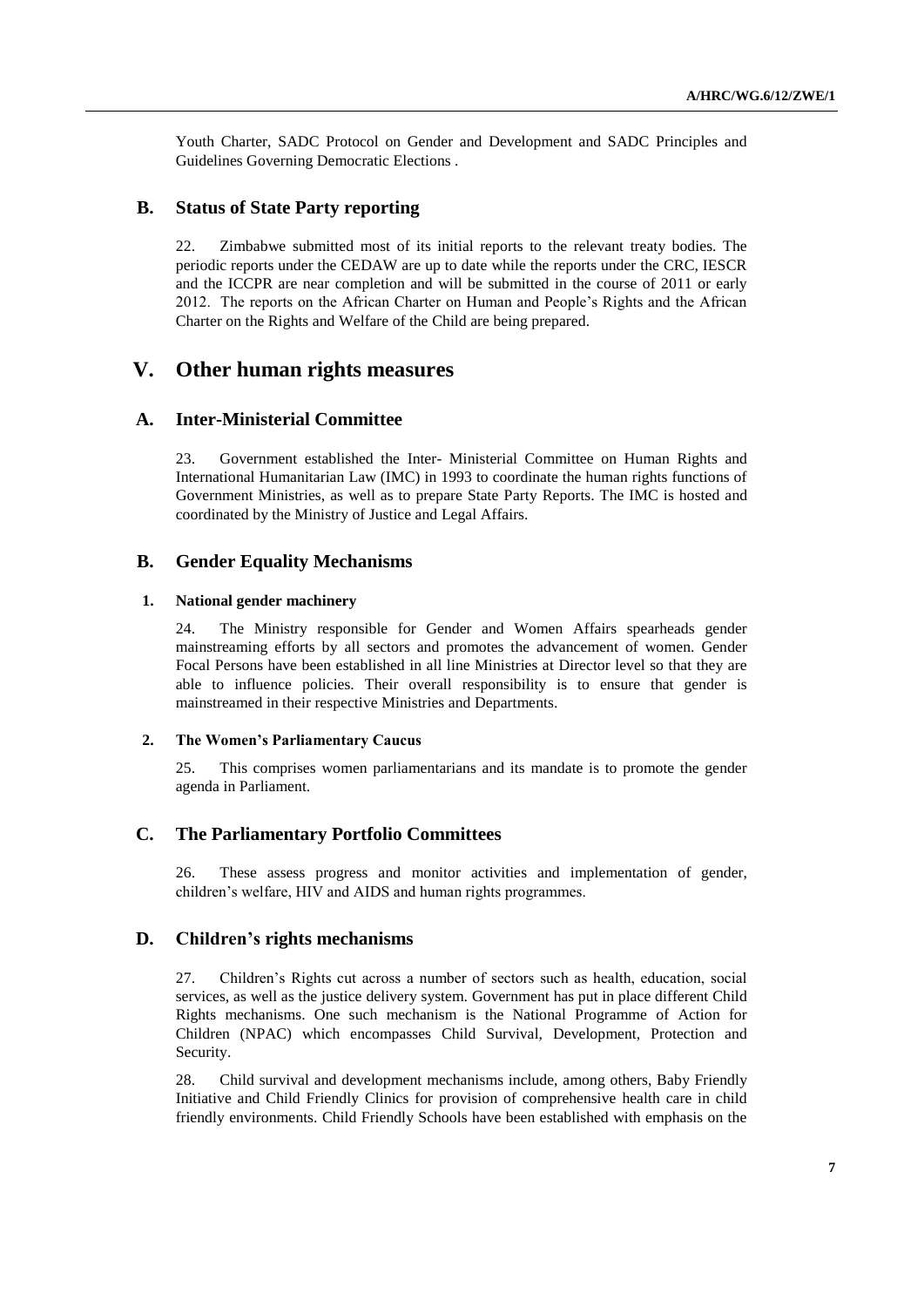principle of Best Interest of the Child. Child protection and security mechanisms include Victim Friendly Units, Victim Friendly Courts and the National Action Plan for Orphans and Vulnerable Children.

#### **E. Victims of crime support mechanisms**

29. The Justice Delivery System provides support for vulnerable witnesses and survivors of crime in the form of Victim Friendly Courts and Victim Friendly Units at police stations and hospitals.

## **F. Police Complaints desk**

30. The Zimbabwe Republic Police established a Complaints Desk at every police station to provide a platform through which members of the public can report cases of illtreatment and alleged mishandling of their cases at the hands of the police.

## **G. Zimbabwe Electoral Commission**

31. The Constitution provides for the establishment of the Zimbabwe Electoral Commission which is mandated to ensure that elections and referenda are conducted efficiently, freely, fairly, transparently and in accordance with the law.

## **H. Anti- Corruption Commission**

32. The establishment of this Commission is provided for in the Constitution and it is mandated to combat corruption, theft, misappropriation, abuse of power and other improprieties in the conduct of affairs in both the public and private sectors.

## **I. Organ for National Healing, Reconciliation and Integration (ONHRI)**

33. The Organ was set up to advise Government on necessary and practicable measures to achieve national healing, cohesion and unity in respect of victims of pre and post independence political conflicts.

## **J. Zimbabwe Media Commission**

34. The Commission was established in terms of the Constitution to, amongst others, uphold and develop freedom of the press, print, electronic media and broadcasting.

## **VI. National policies**

## **A. Vision**

35. Zimbabwe's vision is to be a united, strong, democratic and prosperous nation with high quality of life for all Zimbabweans by year 2020.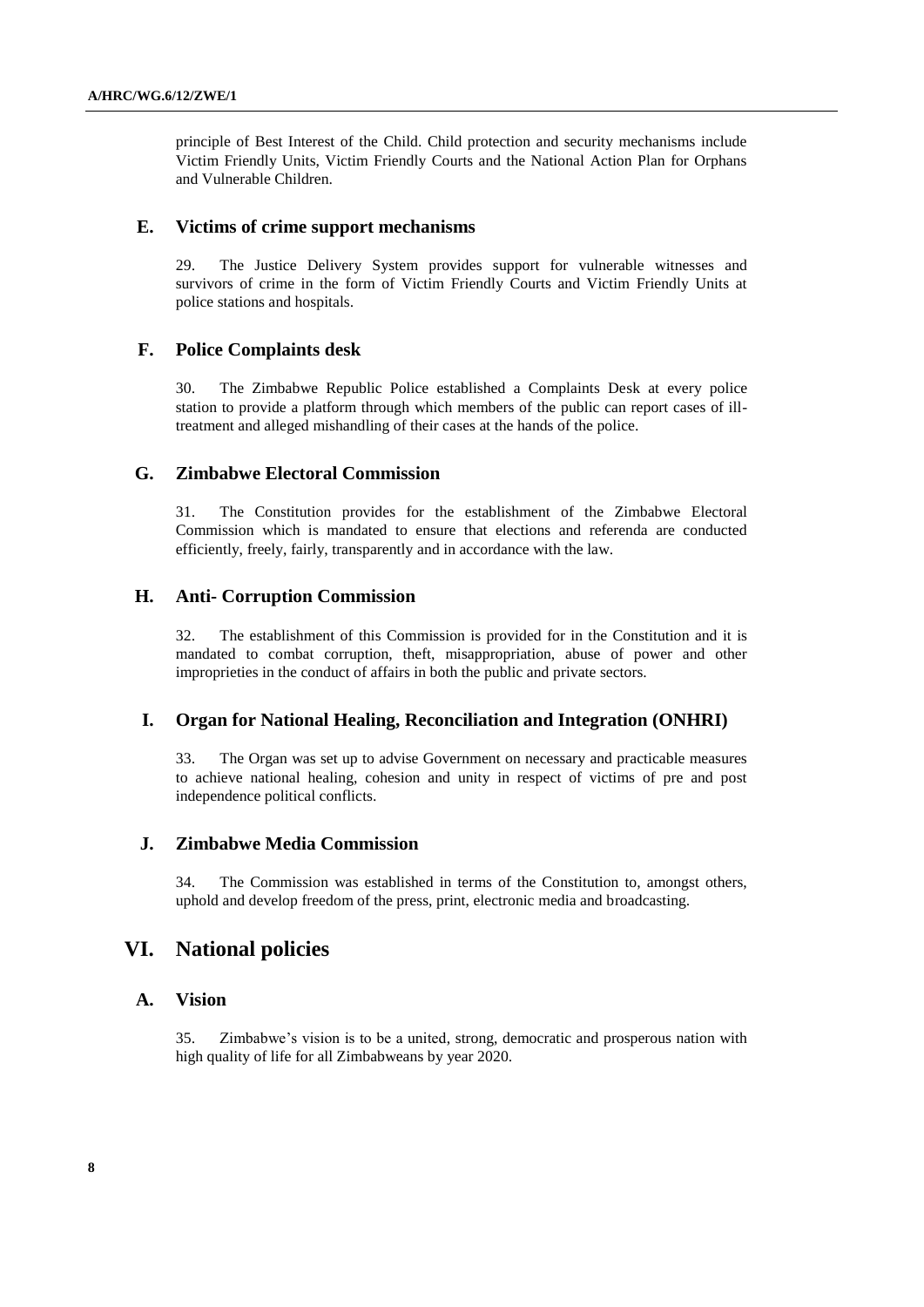## **B. Policies and strategies**

36. Human rights promotion policies and strategies are anchored on national policy frameworks enunciated by Government to guide the economic growth and development process. These policy frameworks covering the period 2000 to 2015 include the 2000 Millennium Development Goals Declaration, Short Term Emergency Recovery Programme (STERP) 1&2 (2009 and 2010), Medium Term Plan (MTP)(2011) and Zimbabwe United Nations Development Assistance Framework (ZUNDAF)(2011) .

37. The human rights enhancement policies and strategies include:

#### Education

38. Universal Access to Primary Education Policy and the implementation of programmes such as the Basic Education Assistance Module (BEAM), Education Transition Fund and Cadetship Scheme to promote access to education for the disadvantaged including persons with disabilities.

#### Health

39. HIV and AIDS Policy, Draft National Policy on Domestic Water Supply and Sanitation, Draft Infant and Young Child Policy, Cholera Outbreak Policy, National Reproductive Policy, Mental Health Policy, Maternal and Neonatal Roadmap and Zimbabwe National Drug Policy which promote access to health services.

### Gender

40. The National Gender Policy facilitates the mainstreaming of gender in all sectors of the economy and the use of Gender budgeting as a tool to integrate gender issues into the budgetary process.

#### Youth

41. The National Youth Policy facilitates the participation of young people in the mainstream development process of the country.

Indigenisation and Economic Empowerment

42. The Indigenisation and Economic Empowerment Policy seeks to correct the colonial imbalances by facilitating access to, and ownership of, means of production by indigenous Zimbabweans who did not have access to such means.

#### Agriculture

43. The Agriculture Policy seeks to improve agricultural productivity and production with the objective to ensure food security at both national and household levels.

#### Social Protection

44. Social protection measures which Government put in place include employment based mechanisms such as public and private sector pension, medical and insurance schemes. In addition, social safety nets such as cash transfer health assistance, drought relief programmes, food assistance and provision of agricultural input assistance have been put in place.

## Poverty Alleviation

45. The poverty alleviation strategies include establishment of micro finance schemes, implementation of rural development programmes, promotion of labour intensive production techniques and growth of Micro, Small and Medium Enterprises.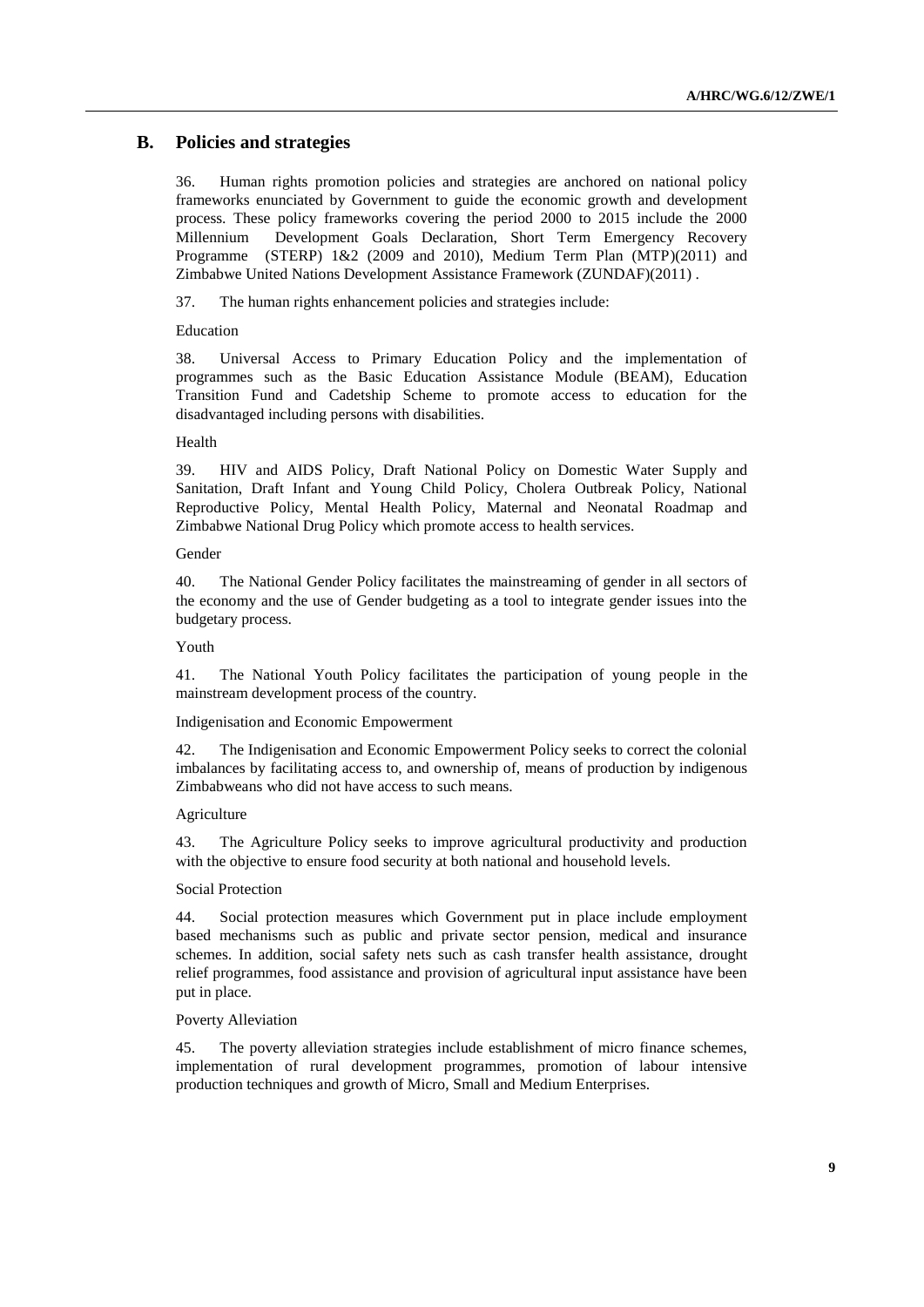# **VII. Promotion and protection of human rights on the ground**

## **A. Civil and political rights**

46. These rights are guaranteed in the Constitution.

## **1. The right to life**

47. The Constitution protects the right to life. The death penalty is exercised in respect of such crimes as murder, treason and certain military offences. However, Zimbabwe is exercising a *de facto moratorium*, as the last execution was carried out in 2005. All persons sentenced to death have the automatic right of appeal to the Supreme Court, as well as that of application to the President for pardon or commutation of the death sentence to a lesser sentence. Zimbabwe has decreased the number of offences which attract death penalty and this is in line with UN recommendations. Currently there is constitutional debate on whether the death penalty should be retained or abolished.

#### **2. Freedom from torture, inhuman or degrading treatment**

48. The Constitution guarantees protection from inhuman and degrading treatment.

49. Zimbabwe administers corporal punishment to juvenile male offenders. However, a medical officer should certify that the juvenile is medically fit to receive corporal punishment. In schools, such punishment is only administered to deviant male learners by the school head or a designated official in the presence of such head and a record is kept. In addition, the **Criminal Law (Codification and Reform) Act [Chapter 9:23]** criminalises activities that infringe on a person's liberty and dignity.

#### **3. Right to fair trial and access to justice**

50. The Constitution guarantees the right to a fair trial. The hierarchy of courts in Zimbabwe makes it possible for any aggrieved party to access justice. There is also the presumption of innocence until proven guilty.

51. The Public Service Regulations and the Health Services Regulations also provide for the right to fair adjudication of disciplinary cases and grievance handling.

52. The **Legal Aid Act [Chapter 7:16]** makes provision for free legal services to persons who do not have sufficient means to obtain the services of legal practitioners from their own resources. The State provides legal assistance *pro deo* to accused persons charged with offences that attract the death penalty.

## **4. Freedom of expression**

53. The Constitution guarantees freedom of expression which protects the right of citizens to receive and impart information.

54. Other laws that facilitate freedom of expression include the **Broadcasting Services Act [Chapter 12:06],** the **Access to Information and Protection of Privacy Act [Chapter 10:27],** and the **Postal and Telecommunications Act [Chapter 12:05].** Where any of these laws have been found to violate some rights under the Declaration of Rights in the Constitution, the Supreme Court has declared them unconstitutional and the legislature has amended such laws.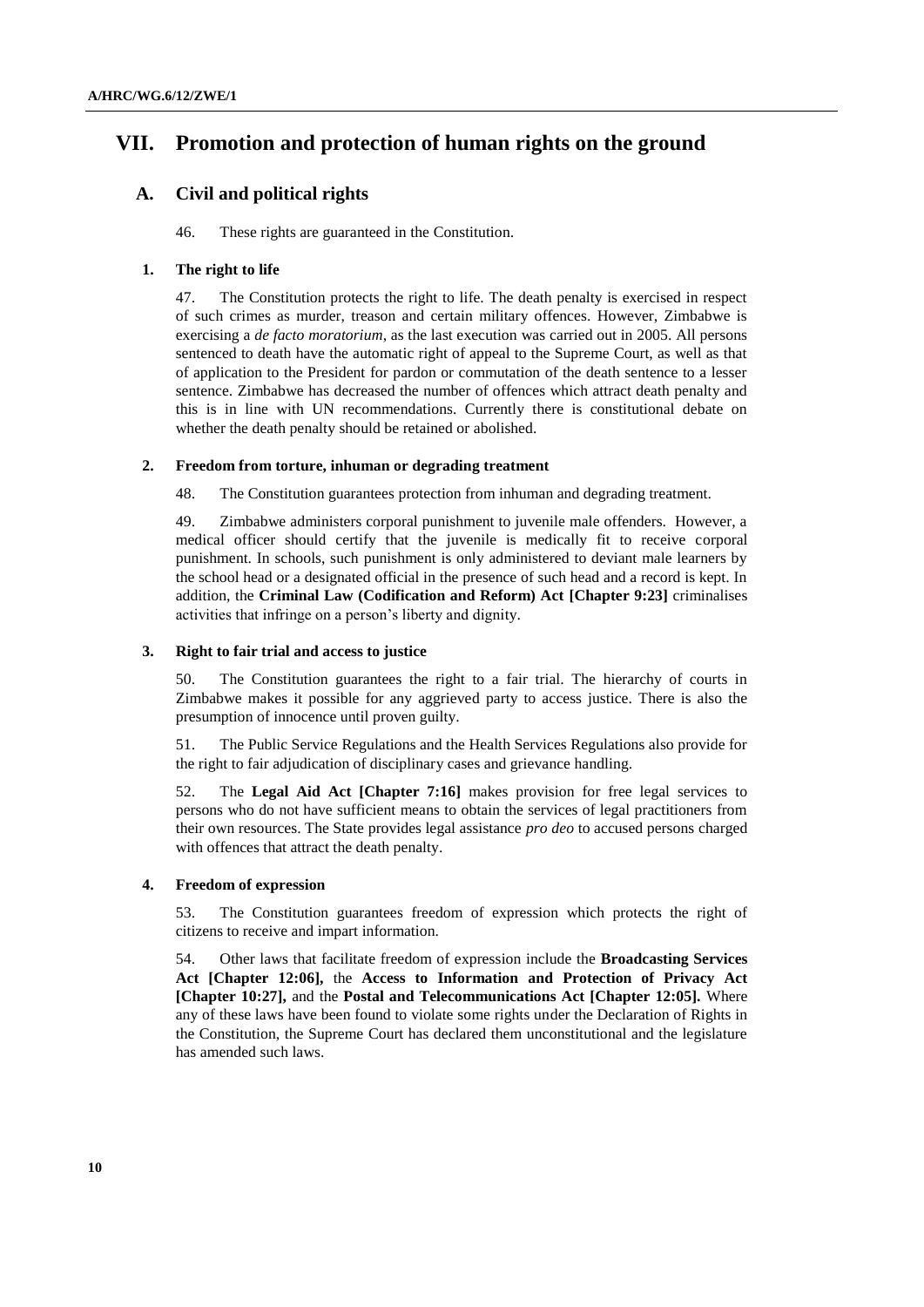#### **5. Freedom of association**

55. The Constitution provides for the right to assemble freely, to associate with other persons and to form or belong to political parties or trade unions or other associations. This is also provided for in Articles 10 and 11 of the GPA and the right is exercised subject to the provisions of the **Public Order and Security Act [Chapter 9:23]**.

### **6. Elimination of discrimination against vulnerable groups**

#### *(a). People with Disabilities*

56. A legal framework that offers social protection to people living with disabilities is in place. The framework provides for direct budgetary allocation of resources into the Disabled Persons Fund. In an effort to protect and promote the rights of persons with disabilities, Government formulated a policy on the Equalisation of Employment Opportunities for Disabled Persons in the Public Service, in line with the United Nations Standard Rules on the Equalisation of Employment Opportunities for the Disabled Persons of 1993.

57. In addition the **Social Welfare Assistance Act [Chapter 17:06]** provides for health and education assistance, maintenance allowances, cash transfers, purchase of assistive technologies, importation of special equipment for the disabled, means tested criteria for assessment of poverty amongst vulnerable groups.

#### *(b). Children*

58. The Children's Act provides for the special care, protection and security of children in need. In addition, mechanisms such as the National Programme of Action for Children (NPAC) facilitate and coordinate the implementation, monitoring and evaluation of the CRC and the ACRWC to ensure survival, development and protection.

## *(c). Older Persons*

59. Government is currently providing care for the needy elderly persons through the public assistance programme where they are granted a monthly payment per individual. Older persons aged 65 years and above do not pay medical fees at government health institutions.

#### *(d). Women*

60. The Constitution prohibits discrimination on the grounds of sex, gender and marital status. It provides for the application of affirmative action to previously disadvantaged women. In addition there are several laws that have been put in place to protect the rights of women.

#### *(e). Rights of Prisoners*

61. In order to protect and promote the rights of prisoners, Government has, *inter alia*, enacted legislation that draws from the **International Standards Minimum Rules, Principles and Guidelines on the Treatment of Prisoners**. It established a health delivery system at every prison, an open prison system to facilitate rehabilitation and reintegration of prisoners into society and upgraded prison facilities. Inmates are housed according to sex and age and there are rehabilitation programmes which include academic education and skills training in various fields.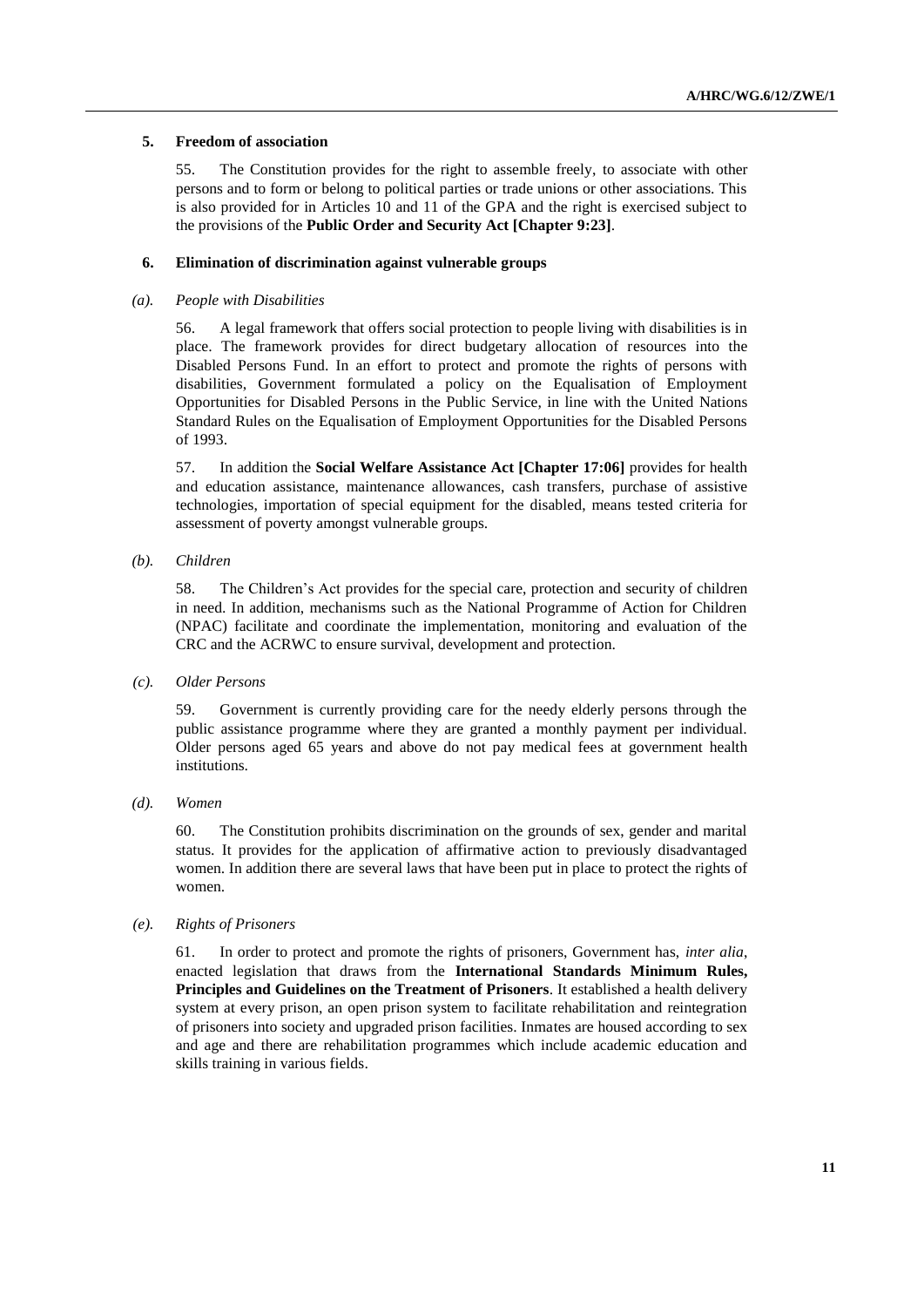## **B. Social and economic rights**

62. Although the Constitution does not enshrine social, economic and cultural rights Government has taken a number of measures to protect and promote these rights. However, the country has not been able to fully realise these rights due to a number of factors, key among them being illegal sanctions which some developed countries imposed on Zimbabwe.

### **1. Right to Health**

63. Government put in place strategies to ensure that the fundamental right to health is upheld. Among these, the National Health Strategy addresses issues on equity and quality of health across all ages and the location of most health facilities within 5km-8km radius is in accordance with the Primary Health Care Principles. It also provides for free health services at public institutions to persons below 5 and above 65 years through the Assisted Medical Treatment Orders (AMTOS) from social services. The country has a National HIV and AIDS Strategic Framework which includes Prevention of Mother to Child Transmission, National Antiretroviral Therapy Rollout Plan and Male Circumcision. Furthermore, bilateral schemes for doctors and other health professionals with other countries are in place to alleviate the shortage of health personnel.

#### **2. Right to education**

64. The education sector is the largest recipient of Government budgetary allocation. Government put in place measures to enhance the right to education through compulsory primary education, Early Childhood Development, schools fees assistance, establishment of schools within 5km-8km radius and satellite schools in rural areas. Special facilities for children with special needs are in place.

65. Government established nine universities and several tertiary institutions and provides scholarships for disadvantaged students to access university education.

#### **3. Right to food**

66. The Agricultural Policy provides the framework for Government to promote and ensure food security at both national and household levels.

67. Measures put in place to promote and ensure food security include, among others, capacitating farmers to increase agricultural production and productivity, importation of grain in times of grain shortages, building and maintaining grain reserves, provision of drought relief food to people affected by drought and increased investment in irrigation development.

### **4. Right to environmental protection**

68. Zimbabwe has put in place the National Environmental Policy and various strategies to guarantee the right to environmental protection. These include the enactment of the **Environmental Management Act [Chapter 20:27]** of 2002. This provides for, among others, the sustainable management of natural resources and the protection of the environment.

69. In addition, Government developed a water, sanitation and hygiene strategy whose focus is 'Zero Open Defecation'. Pursuant to the water and sanitation policy, Government in partnership with development partners is supporting and upgrading the water and sanitation infrastructure in both urban and rural areas.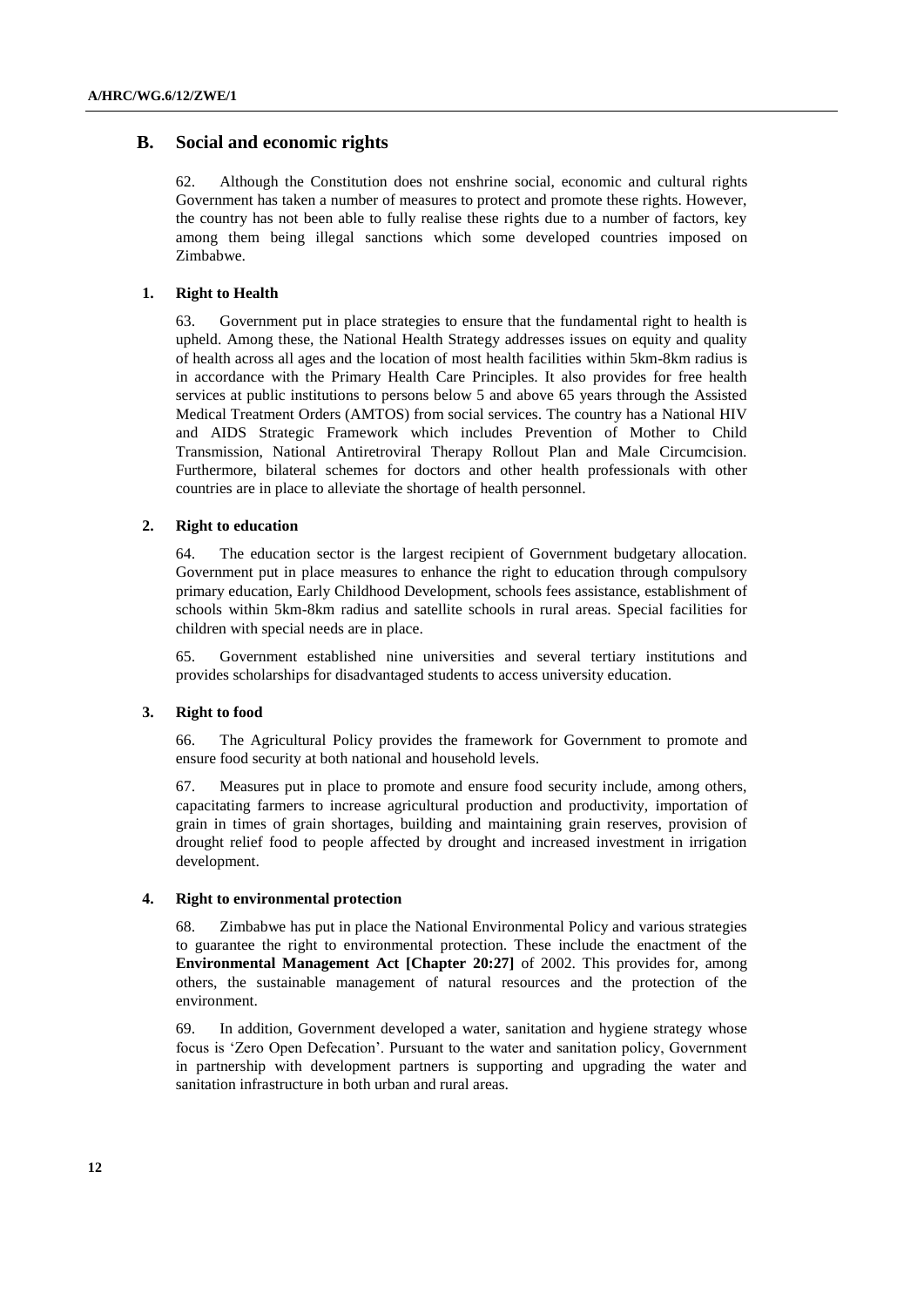#### **5. Right to housing**

70. Government developed a National Housing Policy to promote, facilitate and coordinate the development of the built-environment. To implement the policy, the Civil Service Housing Loan Scheme was created and State land is provided on request to housing cooperatives and local authorities for the development of housing estates.

71. In 2005, Government embarked on a clean-up campaign which involved the demolition and removal of unauthorised building structures, including houses that did not meet local authorities' by-laws under "Operation **Murambatsvina"** (Operation 'Clean Up'). The Operation was a Government response premised on the need to effectively enforce planning and development control as stipulated in the **Regional, Town and Country Planning Act (1976).**

72. In response to "Operation **Murambatsvina"**, "Government undertook Operation **Garikayi**/ **Hlalani Khuhle"** to provide decent and affordable housing to families that had been displaced. In addition, it catered for low income members of communities on local authorities housing waiting lists. Government constructed housing units country-wide under the housing development programme.

#### **6. Right to work**

73. Government has a two tier labour law system, the **Labour Act** which covers all workers in the private sector and the **Public Service Act** and **Health Services Act** which cover workers in the public sector.

74. Government ratified such ILO instruments as Convention 87 which deals with Freedom of Association and Protection of the Right to Organise and Convention 98 dealing with the Right to Organise and to Collective Bargaining.

# **VIII. Achievements and best practices, challenges and constraints**

75. Prior to 2009 the country went through political and economic instability which adversely affected both the private and public sectors' capacity to provide economic and social services. This was mainly attributed to the illegal sanctions imposed against the country as manifest in parlous macro-economic environment**.** To address these challenges a number of policy measures and interventions were put in place and achievements were realised in the following areas:

## **A. Civil and political rights**

76. Following an inconclusive election process in 2008 the three main political parties signed the GPA which led to the formation of the Inclusive Government in 2009. This has brought about political and economic stability.

77. Government established the Organ for National Healing, Reconciliation and Integration to spearhead the national healing, cohesion and unity in respect of victims of pre and post independence political conflicts.

78. To enhance the protection and promotion of human rights, Government established the Human Rights, Media, Anti Corruption and Electoral Commissions.

79. In 2010 Government embarked on a consultative constitutional review process which has seen the participation of people across the social and political divide comprising 39.44% females, 37% males, 22.64% youths and 0.72% people with special needs.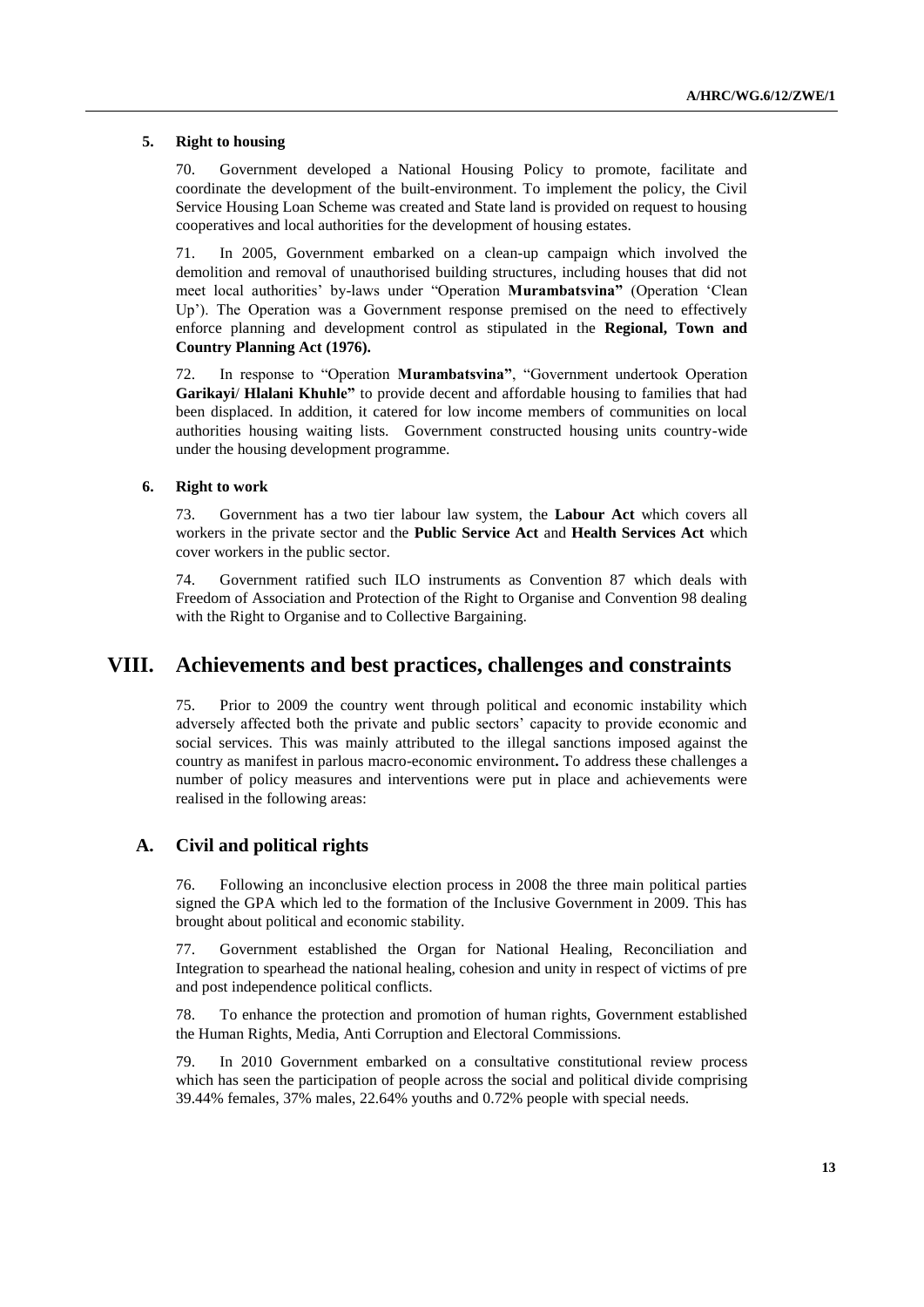80. The Country has made progress in promoting the participation of women in politics and decision making. There are, for example, females in the following posts Vice President, Deputy Prime Minister, President of the Senate, Deputy Speaker of Parliament and Judge President (2004–2009).

81. Since 2007 the country has witnessed a steady growth in the registration of local and foreign publications.

82. Government opened up communication platforms in the broadcasting sector through the licensing of commercial radio broadcasting services and satellite-based subscription services.

83. The establishment of the Victim Friendly Initiative which is multi-sectoral in composition has seen the introduction of the victim friendly courts, clinics, police units, social services and communities. These institutions guided by the law and VFI protocol create a conducive and homely atmosphere for vulnerable witnesses to give testimony in courts.

84. In 2000 Government established the Open prison System which seeks to promote rehabilitation and re-integration by allowing the inmates to live and work under minimal supervision.

85. In 1994 Government established the Community Service System as a form of punishment for non - serious offenders who should repay the community for the criminal wrong by performing non – paid work at public institutions whilst they are spared incarceration.

86. In 2009 Government set up the Pre-Trial Diversion programme which is aimed at the removal of juvenile offenders from the formal criminal justice system for their rehabilitation.

87. Police Complaints Desk has strengthened and promoted the accountability and transparency of the police force in the handling of reported cases.

88. The establishment of the One Stop Centre for Victims of Domestic Violence where survivors of domestic violence get health, legal and psycho-social support at one centre facilitates easy access to protection of justice. In addition, an Anti-Domestic Violence Council has been put in place to monitor the problem of domestic violence in the country.

89. The Judiciary and Attorney-General's Office, have been separated from the Public Service in an effort to ensure and enhance their independence.

#### **B. Economic, social and cultural rights**

90. In 2009 Government achieved macro-economic stability following the implementation of policy measures and the adoption of the multi-currency system under the Inclusive Government. This led to inflation rate significantly declining from hyper inflationary levels to  $-5.5\%$  in 2009, restoration of basic social services in the health, education and other sectors and improved capacity utilisation in all sectors of the economy.

91. Establishment of special empowerment funds such as Women's Development Fund, Youth Empowerment Fund, National Indigenisation and Economic Empowerment Fund, Mining Fund serve as a mechanism of addressing unemployment and poverty.

92. The estimated prevalence rate of HIV and AIDS among the 15 - 49 year old age group decreased from 20.1%(2005) to 13.7% (2009), the number of public health facilities offering Prevention of Mother to Child Transmission increased from 1,422 (2006) to 1,560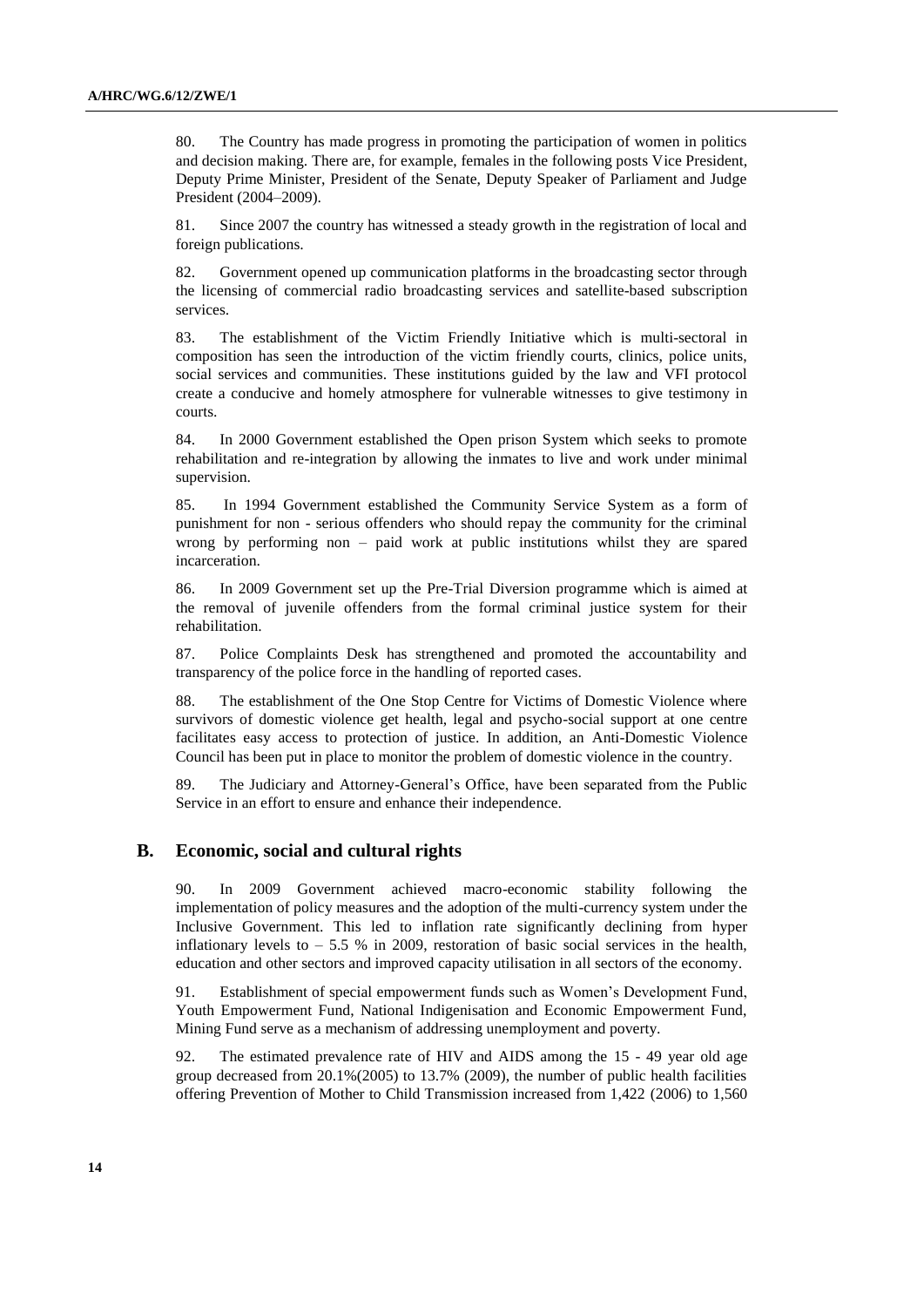(2009) and the number of sites offering Paediatric Anti-retroviral Therapy increased from 23 (2006) to 112 (2009).

93. Introduction of the National Aids Trust Fund to mobilise resources for the prevention of infection and care of those infected and affected by HIV and AIDS remains as one of the country's positive developments.

94. Measles immunisation coverage increased from 55.9% (2005–2006) to 76.8% in 2009(MIMS 2009). The achievement is attributed to National Immunisation and Child Health Days in addition to routine immunisation and establishment of the National Millennium Development Goals Taskforce.

95. Reported incidences of TB decreased from 782 per 100 000 people (2007) to 714 per 100 000 (2009).

96. Malaria annual incidence level decreased by more than 74% in 2010 when compared to the year 2000 levels, thereby surpassing the set Abuja 2010 target of a 50% reduction**.**

97. 60 % of communities live within a 5 km radius of the nearest health facility.

98. Following the implementation of the Early Childhood Development (ECD) policy in 2005, 96% of all primary schools have established ECD classes resulting in an increased number of grade one children with ECD background.

99. As a result of the Education for All Policy, Zimbabwe has achieved a high literacy rate of 92% according to the UNDP assessment of 2010. In the same assessment it is noted that Zimbabwe has the highest literacy rate on the African continent. In terms of basic education, Zimbabwe surpassed the MDG 2 gender parity target.

100. Progress has been made in the unconditional acceptance of students with psychological and special needs as demonstrated by the admission of 45 % of children with special needs in schools.

101. In its effort to achieve gender parity of 50-50 with respect to student enrolment in institutions of higher learning, Government, through the Affirmative Action policy, has achieved enrolment levels of 71.82% and 63.09% for primary and secondary teachers` colleges respectively. Polytechnics, at 44.28% are close to parity whereas universities are nearly at 40% female enrolment.

102. Establishment of the Constituency Development Fund in 2010 supports community initiated development projects. These projects include but are not limited to water and sanitation, infrastructure development and economic empowerment.

103. To redress the colonial land ownership imbalances, Government empowered the indigenous majority through a land reform programme.

104. From 2009 to 2011 the agricultural sector recorded an increase in the production of food crops and livestock resulting in the reduction of imports.

## **C. Challenges and constraints**

105. Notwithstanding the foregoing achievements, the country is facing a number of challenges which militate against the realisation of fundamental human rights.

106. The illegal sanctions imposed on the country continue to adversely affect people's lives as they have a negative effect on the economy.

107. Limited access to international lines of credit and development assistance is constraining industry to operate at full capacity.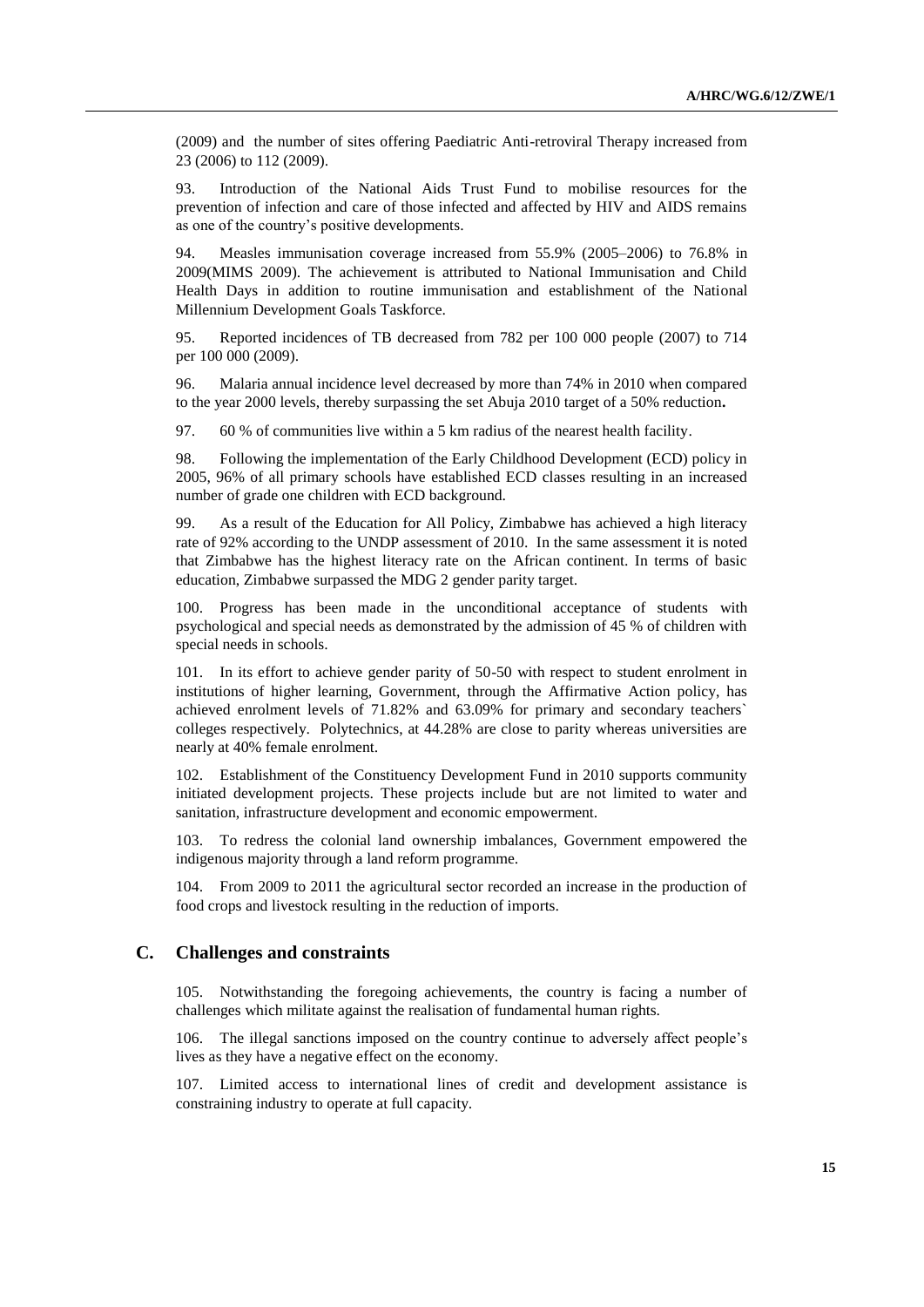108. Unresolved issues under the GPA, the imposed illegal sanctions in particular, continue to threaten both political and economic stability.

109. Lack of specific legislative provisions on quotas is a barrier to increased women representation in elective bodies.

110. Socio-economic instability has resulted in the migration of highly skilled labour, high staff turnover and low staff morale in the public and private sectors negatively affecting service delivery.

111. High rate of unemployment due to low capacity utilisation increases vulnerability of the unemployed.

112. Food insecurity as a result of climatic change and inadequate financial support presents a challenge for Government to fully provide for the vulnerable.

113. HIV and AIDS pandemic continues to overwhelm the health system by its high rates of morbidity and mortality.

114. A health system financing mechanism that is not pro-poor e.g. user fees remain a significant barrier to access to reproductive health resulting in increase in maternal mortality.

115. Limited access to legal representation by the majority as a result of high legal fees presents a challenge to access to justice for the vulnerable groups.

116. Limited access to justice due to administrative challenges, as a result of insufficient decentralisation of the courts and inadequate infrastructure presents a challenge to Government to bring justice to the people.

117. Limited coverage of social safety nets for the vulnerable groups due to budgetary constraints remains a challenge.

118. Capacity constraints to provide social amenities infrastructure resulting in constrained service delivery is yet another challenge.

# **IX. Key national priorities, initiatives and commitments**

119. The following is a summary of national priorities and initiatives Government is pursuing in support of human rights. These priorities and initiatives are anchored on national policies and the MDGs.

### **A. Constitutional review process**

120. The current Constitution was a result of a political settlement between the liberation war movement and the former colonial regime. Article 6 of the GPA provides for the writing of a new constitution by Zimbabweans and for Zimbabweans. The writing of this new Constitution is in line with democratic principles and good governance.

#### **B. National healing and reconciliation**

121. Sustenance of the national healing process creates an environment of tolerance and respect among Zimbabweans.